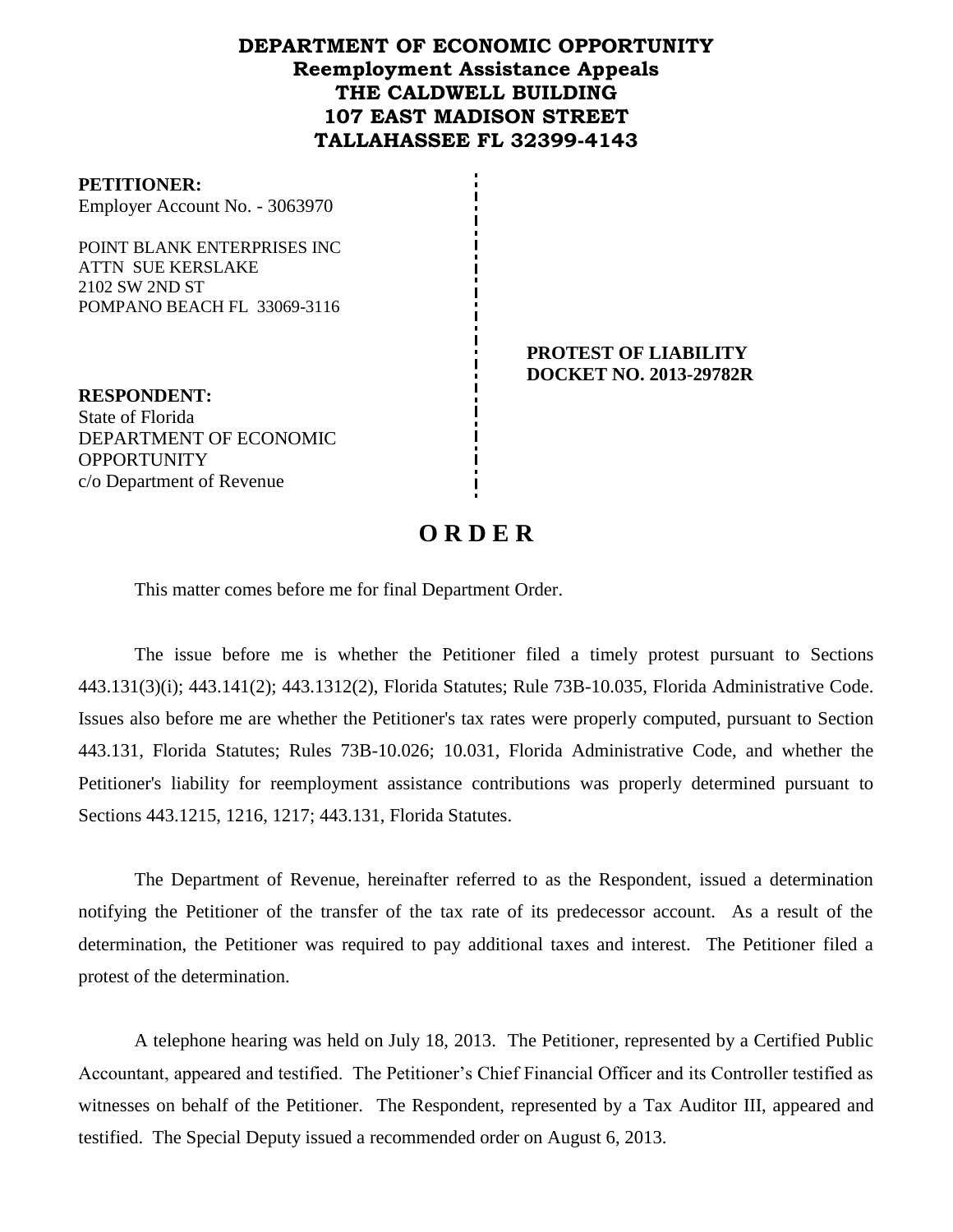The Special Deputy's Findings of Fact recite as follows:

- 1. Point Blank Body Armor Inc. was a corporation, incorporated in Delaware, which operated a business located in Florida to manufacture bullet and stab resistant apparel. James Henderson was the Chief Executive Officer of Point Blank Body Armor Inc.
- 2. On April 14, 2010, Point Blank Body Armor Inc. filed for voluntary bankruptcy protection under Chapter 11 of the Bankruptcy Code. The efforts to reorganize were not successful and on August 26, 2011, Point Blank Body Armor Inc. filed a sale motion with the bankruptcy court to sell substantially all of its assets. The sale was scheduled to be held on October 27, 2011.
- 3. The Petitioner, Point Blank Enterprises Inc., is a corporation which was formed in Delaware on October 20, 2011, for the purpose of purchasing the assets of Point Blank Body Armor Inc. At the time of formation the sole director of the Petitioner was B. Brian McGee.
- 4. The Petitioner purchased the assets of Point Blank Body Armor Inc. at public auction on October 27, 2011.
- 5. On October 31, 2011, the Petitioner appointed James Henderson as the president and Chief Operating Officer. At either the same time on October 31, 2011, or on November 1, 2011, the Petitioner acquired the entire workforce of Point Blank Body Armor Inc. and continued the operation of the business to manufacture bullet and stab resistant apparel.
- 6. On November 17, 2011, the Petitioner filed an *Application by Foreign Corporation for Authorization to Transact Business in Florida.*
- 7. Point Blank Body Armor Inc. filed its fourth quarter 2011 unemployment compensation tax report and paid tax at the assigned tax rate of .0540. Point Blank Body Armor Inc. notified the Department of Revenue that Point Blank Body Armor Inc. ceased operations on October 31, 2011.
- 8. The Petitioner filed its fourth quarter 2011 unemployment compensation tax report on February 3, 2012, without registering by completing and submitting an application. Upon receipt the Department of Revenue assigned an account number and, assuming that it was a new business, assigned a tax rate of .0270, the initial tax rate that is assigned to all new businesses.
- 9. On August 22, 2012, the Petitioner's Chief Financial Officer submitted a *Florida Business Tax Application.* On the Application the Chief Financial Officer stated that the reason for submitting the Application was "purchasing or acquiring an existing business" and that the date of acquisition was November 1, 2011. On the Application the Petitioner reported that the prior business was operating at the time of acquisition and that the Petitioner acquired the employees of the prior business.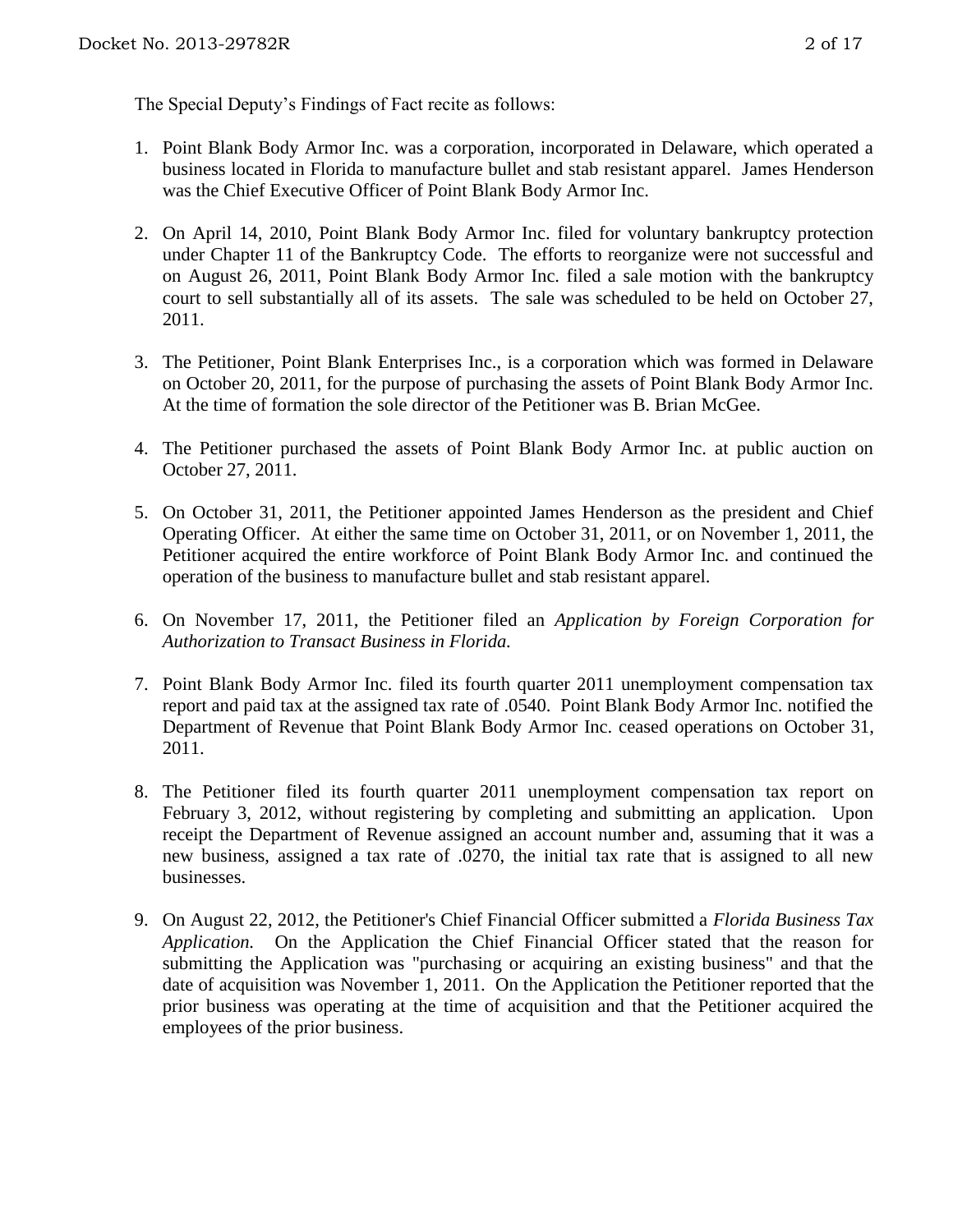- 10. The Petitioner provided both a physical address and a mailing address on the Application. The physical and mailing addresses were the same with the exception that the mailing address included "Attn: Sue Kerslake." Sue Kerslake is the Petitioner's Controller. Among other things the Application advises "Mailing address for unemployment tax- All Correspondence about your unemployment tax account, returns, statements, rate notices, and claims and benefits information, will be mailed to the mailing address you provided. If you wish to have these documents mailed elsewhere, provide other addresses below." The Petitioner did not request that tax rate notices and rate-related notices be sent to another address.
- 11. The Department of Revenue has a computer program that identifies employees, by social security numbers, who have been transferred from one employer account to another employer account. The computer program identified that the workforce of Point Blank Body Armor Inc. was transferred to the Petitioner on or about November 1, 2011. Further investigation revealed that James Henderson was the Chief Executive Officer of Point Blank Body Armor Inc. and that James Henderson was the Chief Operating Officer and president of the Petitioner at the time the transfer of workforce occurred.
- 12. By determination indicated to have been mailed on or before January 30, 2013, the Department of Revenue notified the Petitioner that since it appeared that Point Blank Enterprises Inc. acquired the workforce of Point Blank Body Armor Inc. on or about November 1, 2011, and since it appeared that at the time the transfer occurred there was common ownership, management, or control of the two companies, the unemployment experience of Point Blank Body Armor Inc. was transferred to the Petitioner effective November 1, 2011.
- 13. Among other things the determination advised the Petitioner "This is an official notice of your tax rate and will become conclusive and binding unless you file a **written** request for redetermination, including your grounds for review in accordance with Rule 73B-10.035 of the Florida Administrative Code within twenty (20) days from the date of this letter."
- 14. Although the determination states that it was mailed on or before January 30, 2013, the actual date of mailing was January 22, 2013. The determination was mailed to the correct mailing address except that the mailing address did not include "Attn: Sue Kerslake."
- 15. The Petitioner's mail handling procedure is that the postman delivers the mail to the front office. An employee then takes the mail to the Human Resource Manager. The Human Resource Manager examines the envelopes and if an item is marked to the attention of a specific employee, the item of mail is provided to that employee. If an item is not marked to an individual's attention the Human Resource Manager determines how the mail should be routed.
- 16. The determination was not routed to the Controller, Sue Kerslake.
- 17. On or before February 17, 2013, the Department of Revenue mailed a *Notice of Final Assessment* to the Petitioner, notifying the Petitioner of the additional taxes that were due as a result of the tax rate transfer. The Petitioner received the *Notice of Final Assessment*. On or about February 22, 2013, the Petitioner's Chief Financial Officer contacted the Department of Revenue by telephone concerning the *Notice of Final Assessment*. At that time the Chief Financial Officer was notified of the January 30, 2013, determination. The Petitioner contacted a Certified Public Accountant and the Certified Public Accountant filed a written protest by mail postmarked March 6, 2013.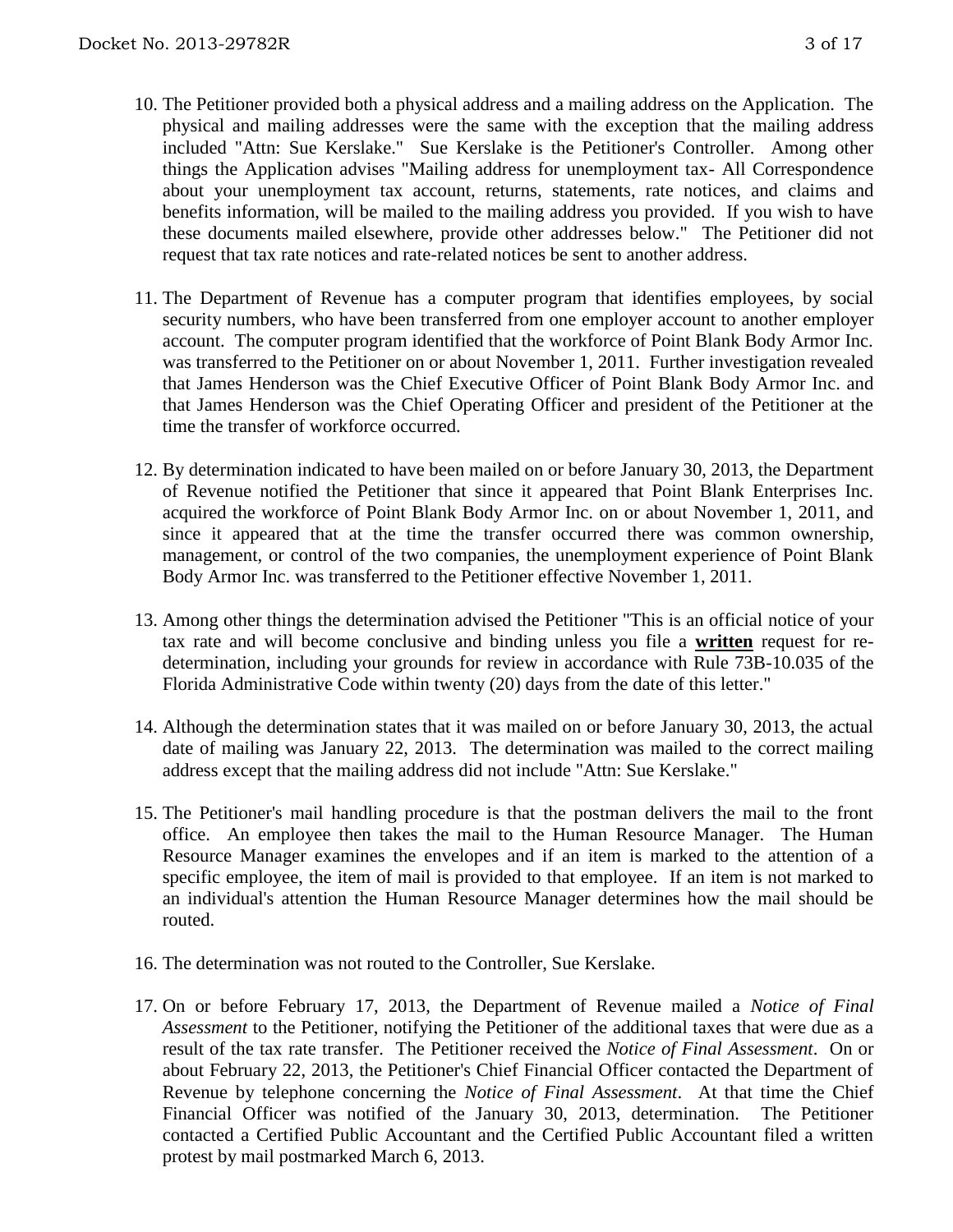18. On April 12, 2013, the Department of Economic Opportunity mailed an *Order to Show Cause* to the Petitioner directing the Petitioner to file a written statement within fifteen calendar days to show cause why the Petitioner's protest should not be dismissed for lack of jurisdiction. The Petitioner filed a timely response on April 25, 2013.

Based on these Findings of Fact, the Special Deputy recommended that the determination dated

January 30, 2013, be affirmed. The Petitioner's exceptions were received by mail and fax dated August 20, 2013. No other submissions were received from any party.

With respect to the recommended order, section 120.57(1)(1), Florida Statutes, provides:

The agency may adopt the recommended order as the final order of the agency. The agency in its final order may reject or modify the conclusions of law over which it has substantive jurisdiction and interpretation of administrative rules over which it has substantive jurisdiction. When rejecting or modifying such conclusions of law or interpretation of administrative rule, the agency must state with particularity its reasons for rejecting or modifying such conclusion of law or interpretation of administrative rule and must make a finding that its substituted conclusion of law or interpretation of administrative rule is as or more reasonable than that which was rejected or modified. Rejection or modification of conclusions of law may not form the basis for rejection or modification of findings of fact. The agency may not reject or modify the findings of fact unless the agency first determines from a review of the entire record, and states with particularity in the order, that the findings of fact were not based upon competent substantial evidence or that the proceedings on which the findings were based did not comply with essential requirements of law.

With respect to exceptions, section  $120.57(1)(k)$ , Florida Statutes, provides, in pertinent part:

The agency shall allow each party 15 days in which to submit written exceptions to the recommended order. The final order shall include an explicit ruling on each exception, but an agency need not rule on an exception that does not clearly identify the disputed portion of the recommended order by page number or paragraph, that does not identify the legal basis for the exception, or that does not include appropriate and specific citations to the record.

The record of the case was carefully reviewed to determine whether the Special Deputy's Findings of Fact and Conclusions of Law are supported by the record, whether the proceedings complied with the substantial requirements of the law, and whether the Conclusions of Law reflect a reasonable application of the law to the facts. The Petitioner's exceptions are addressed below.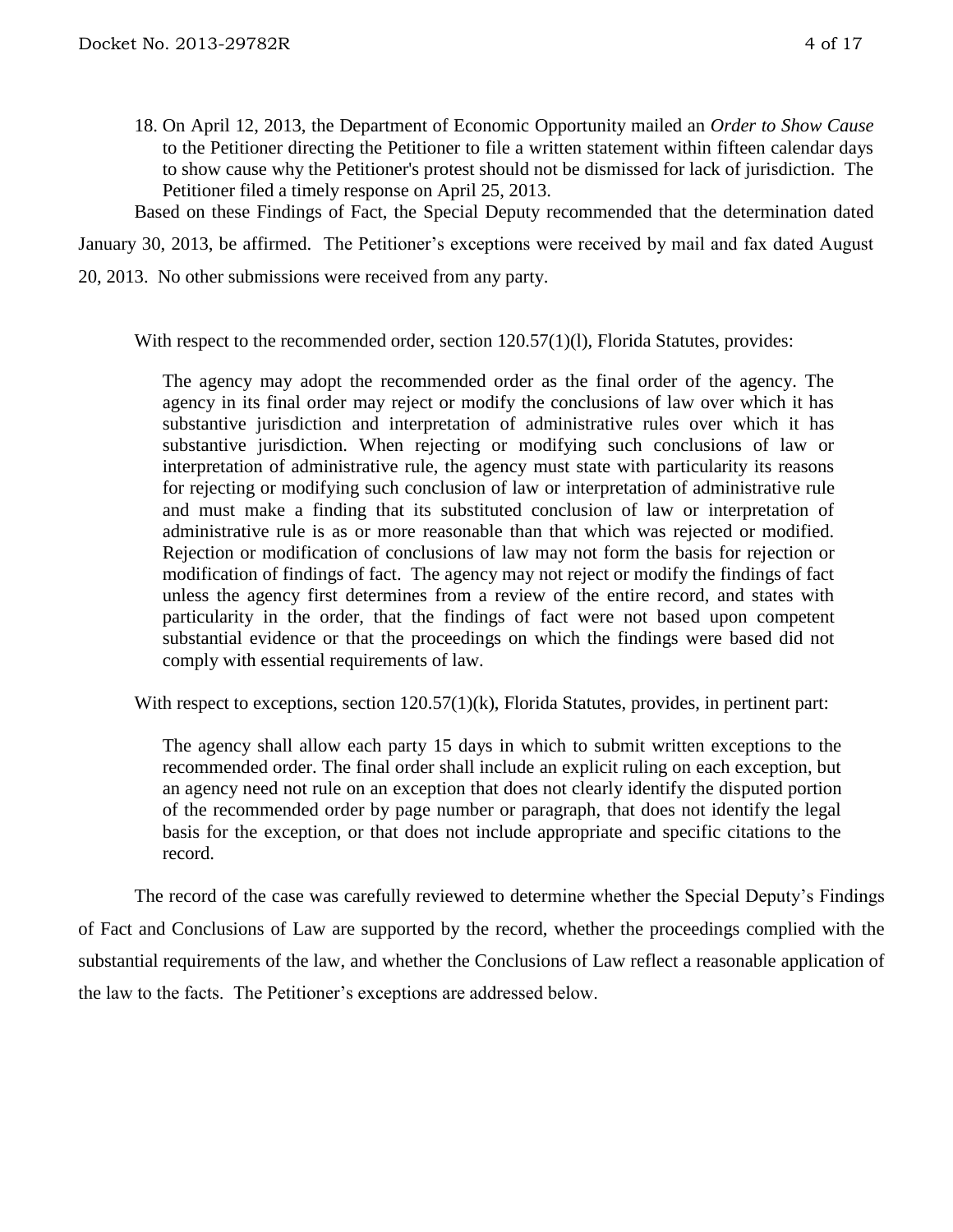Petitioner takes exception to Findings of Fact 4, 7, and 9. Pursuant to section 120.57(1)(l), Florida Statutes, the Department may not reject or modify the Special Deputy's Findings of Fact unless the Department first determines the findings of fact are not based upon competent substantial evidence. Record evidence supports the Special Deputy's Findings of Fact 4, 7, and 9. Accordingly, the Department is compelled to accept these findings pursuant to section 120.57(1)(l), Florida Statutes. The Petitioner's exceptions to Findings of Fact 4, 7, and 9 are respectfully rejected.

The Petitioner also takes exception to Finding of Fact 5 and Conclusions of Law 29, 30, and 33. As previously stated, section 120.57(1)(l), Florida Statutes, provides that the Department may not reject or modify the Special Deputy's Findings of Fact unless the Department first determines that the findings of fact were not based upon competent substantial evidence in the record. Section 120.57(1)(l), Florida Statutes, further provides that the Department may not reject or modify the Special Deputy's Conclusions of Law unless the Department first determines that the conclusions of law do not reflect a reasonable application of the law to the facts. A review of the record demonstrates that these exceptions have merit. As a result, the Department must modify the Recommended Order in order to meet the requirements of section 120.57(1)(1), Florida Statutes.

Findings of Fact 5 and 11 and Conclusions of Law 29, 30, and 33 are not supported by competent evidence in the record. Section 120.57(1)(c), Florida Statutes, provides that, "Hearsay evidence may be used for the purpose of supplementing or explaining other evidence, but it shall not be sufficient in itself to support a finding unless it would be admissible over objection in civil actions." The record lacks competent evidence supporting the finding that James Henderson was appointed Chief Operating Officer. The record further reflects that the Respondent did not provide competent substantial evidence that James Henderson was Chief Executive Officer of Point Blank Body Armor, Inc. at the time of the transfer. The only record evidence supporting this finding is an unauthenticated, hearsay document. Accordingly, Finding of Fact 5 is amended as follows:

At either the same time on October 31, 2011, or on November 1, 2011, the Petitioner acquired the entire workforce of Point Blank Body Armor Inc. and continued the operation of the business to manufacture bullet and stab resistant apparel.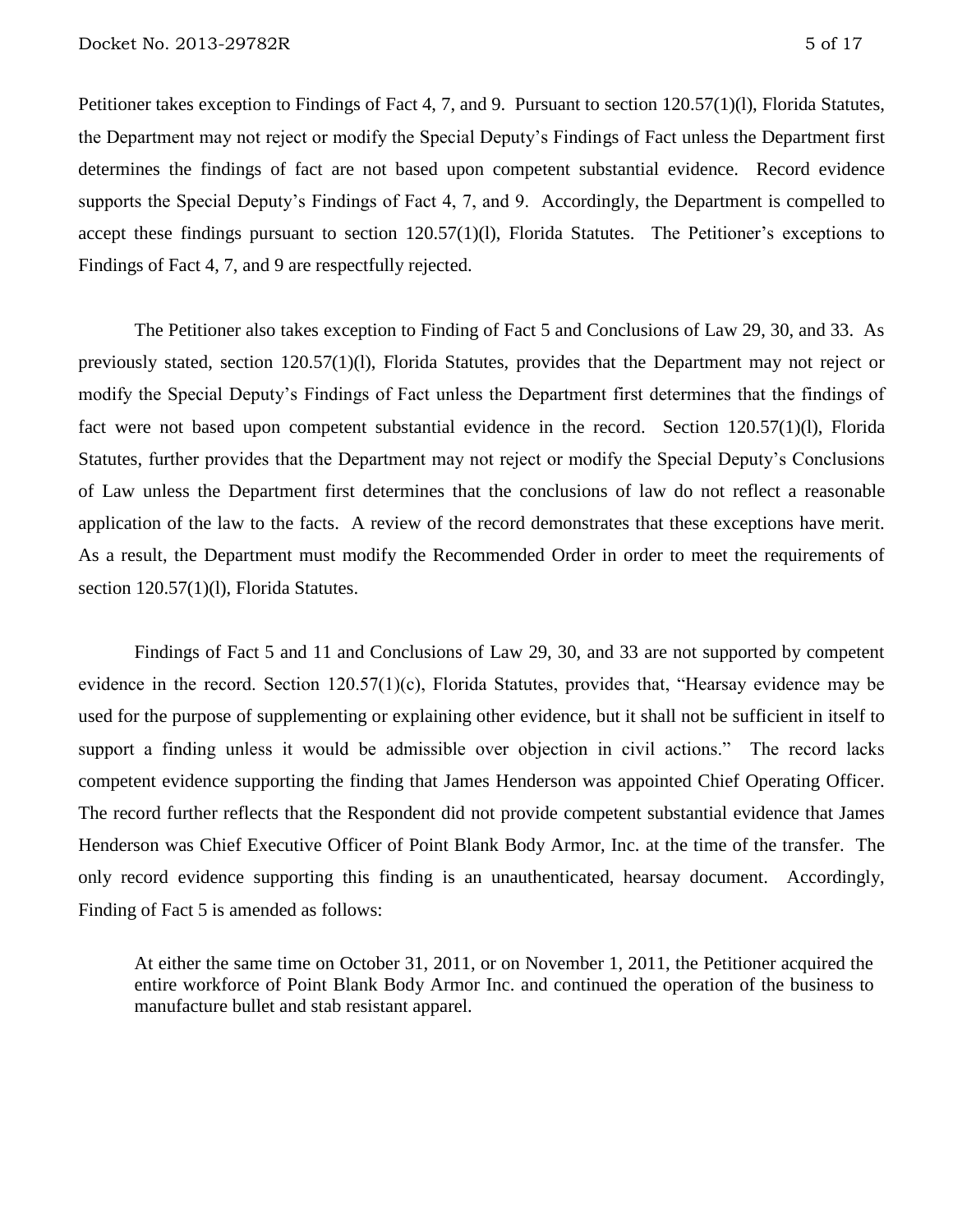The Department has determined that Finding of Fact 11 should similarly be modified:

The Department of Revenue has a computer program that identifies employees, by social security numbers, who have been transferred from one employer account to another employer account. The computer program identified that the workforce of Point Blank Body Armor Inc. was transferred to the Petitioner on or about November 1, 2011. James Henderson was the president of the Petitioner at the time the transfer of workforce occurred.

Conclusion of Law 29 is amended as follows:

The Petitioner acquired the assests of Point Blank Body Armor Inc. in a public sale on October 27, 2011, through a bankruptcy proceeding. As set forth in Rule 73B-10.031(3)g, Florida Adminsitrative Code, the phrase "transfer or acquisition" encompasses any and all types of transfers and acquisitions including, but not limited to, assignments, changes in legal identity or form, consolidations, conveyances, mergers, name changes, purchase and sale agreements, reorganizations, stock transfers and successions.

Conclusion of Law 30 is amended as follows:

On October 27, 2011, the Petitioner purchased the physical assets of Point Blank Body Armor Inc. James Henderson was appointed as the president of the Petitioner on October 31, 2011, and was acquired by the Petitioner as the Chief Executive Officer on October 31, 2011. James Henderson was either acquired by the Petitioner at the same time as the entire workforce was acquired or he was acquired a day before the acquisition of the entire workforce.

Conclusion of Law 33 is also amended as follows:

It is concluded that the Petitioner acquired the trade or business of Point Blank Body Armor, Inc.

The record lacks competent evidence to support a finding of common management, ownership, or control at the time of the transfer. As such, the Department must hold that the Special Deputy's ultimate conclusion that the Petitioner is subject to a mandatory transfer of its predecessor's tax rate is not a reasonable application of the law to the facts. Section 442.131(3)(g), Florida Statutes, provides that mandatory transfer of reemployment assistance experience can only occur when there is any common ownership, management or control of both businesses at the time of a transfer. In the absence of competent evidence to the contrary, the Department must hold that common ownership, management, and control was not present at the time of the transfer. The Special Deputy's findings of fact and conclusions of law—as modified—are supported by competent substantial evidence and are a reasonable application of the law to the facts. The Petitioner's remaining exceptions propose alternate findings of fact and conclusions of law and are respectfully rejected.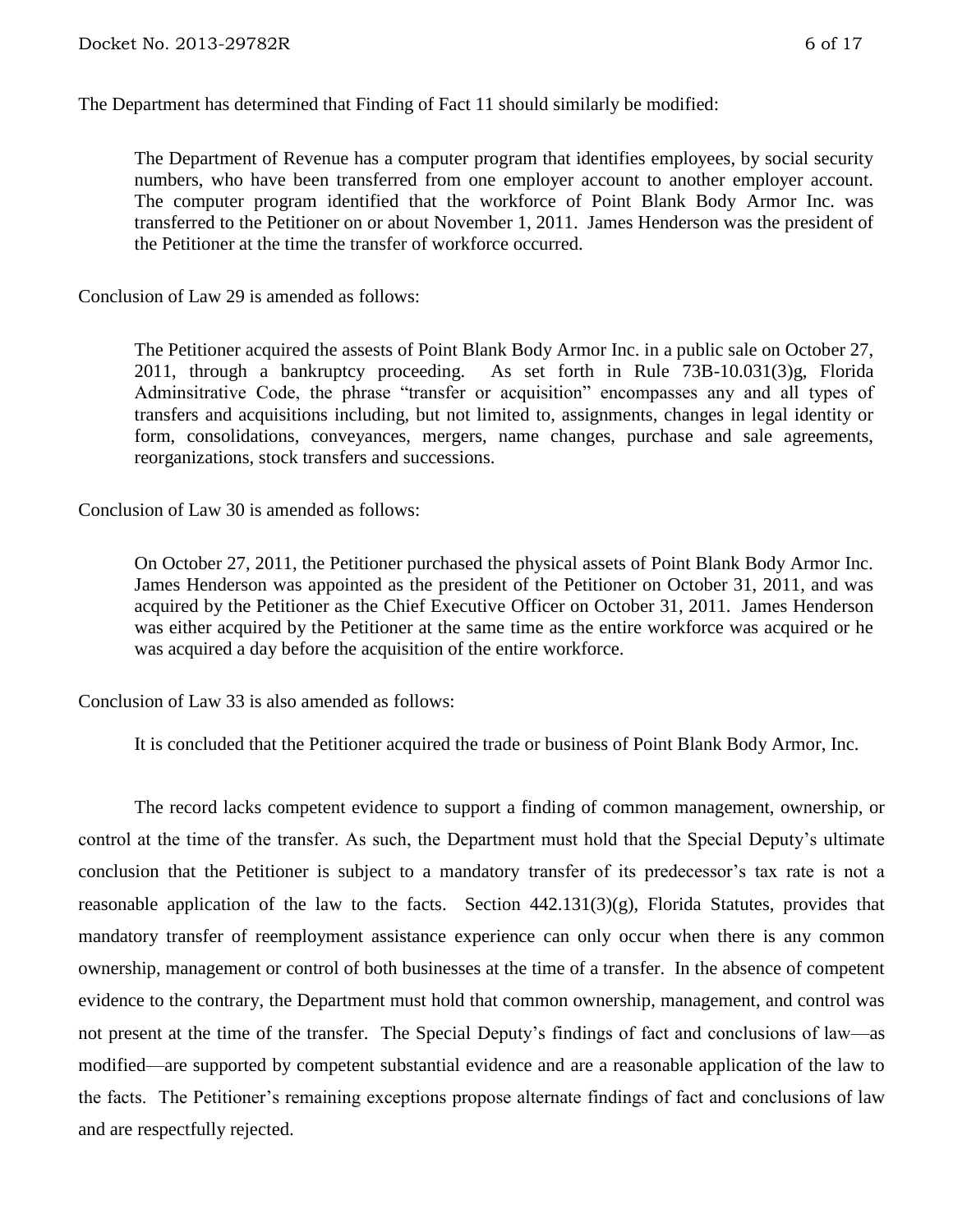Having fully considered the record of this case, the Recommended Order of the Special Deputy, and the exceptions filed by the Petitioner, I hereby adopt the Findings of Fact and Conclusions of Law as amended herein. The Special Deputy's recommendation that the Petitioner should be subject to a mandatory transfer of its predecessor's tax rate is respectfully rejected.

Therefore, it is ORDERED that the determination dated January 30, 2013, is REVERSED.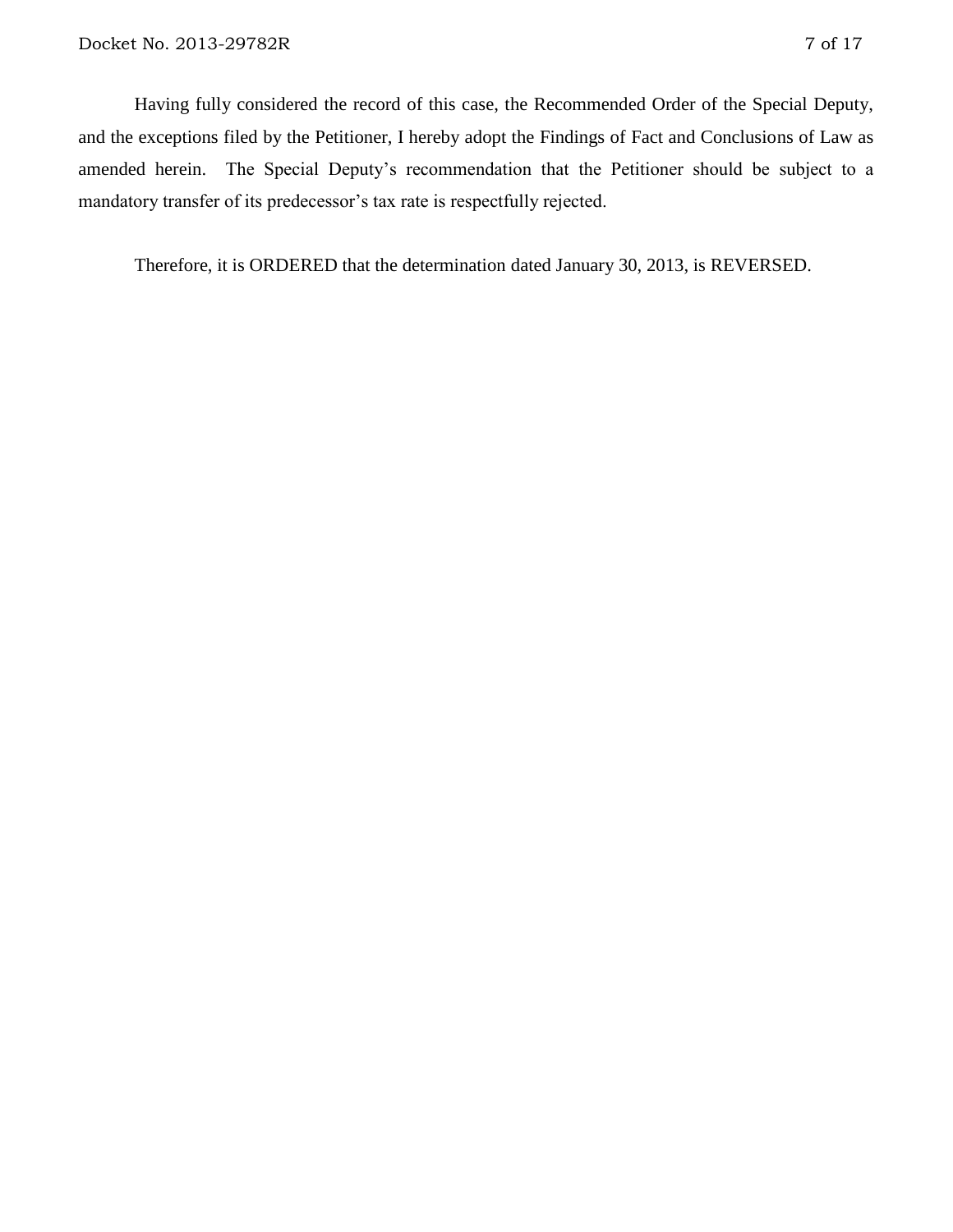#### **JUDICIAL REVIEW**

Any request for judicial review must be initiated within 30 days of the date the Order was filed. Judicial review is commenced by filing one copy of a *Notice of Appeal* with the DEPARTMENT OF ECONOMIC OPPORTUNITY at the address shown at the top of this *Order* and a second copy, with filing fees prescribed by law, with the appropriate District Court of Appeal. It is the responsibility of the party appealing to the Court to prepare a transcript of the record. If no court reporter was at the hearing, the transcript must be prepared from a copy of the Special Deputy's hearing recording, which may be requested from the Office of Appeals.

Cualquier solicitud para revisión judicial debe ser iniciada dentro de los 30 días a partir de la fecha en que la Orden fue registrada. La revisión judicial se comienza al registrar una copia de un *Aviso de Apelación* con la Agencia para la Innovación de la Fuerza Laboral [*DEPARTMENT OF ECONOMIC OPPORTUNITY]* en la dirección que aparece en la parte superior de este *Orden* y una segunda copia, con los honorarios de registro prescritos por la ley, con el Tribunal Distrital de Apelaciones pertinente. Es la responsabilidad de la parte apelando al tribunal la de preparar una transcripción del registro. Si en la audiencia no se encontraba ningún estenógrafo registrado en los tribunales, la transcripción debe ser preparada de una copia de la grabación de la audiencia del Delegado Especial [*Special Deputy*], la cual puede ser solicitada de la Oficina de Apelaciones.

Nenpòt demann pou yon revizyon jiridik fèt pou l kòmanse lan yon peryòd 30 jou apati de dat ke Lòd la te depoze a. Revizyon jiridik la kòmanse avèk depo yon kopi yon *Avi Dapèl* ki voye bay DEPARTMENT OF ECONOMIC OPPORTUNITY lan nan adrès ki parèt pi wo a, lan tèt *Lòd* sa a e yon dezyèm kopi, avèk frè depo ki preskri pa lalwa, bay Kou Dapèl Distrik apwopriye a. Se responsabilite pati k ap prezante apèl la bay Tribinal la pou l prepare yon kopi dosye a. Si pa te gen yon stenograf lan seyans lan, kopi a fèt pou l prepare apati de kopi anrejistreman seyans lan ke Adjwen Spesyal la te fè a, e ke w ka mande Biwo Dapèl la voye pou ou.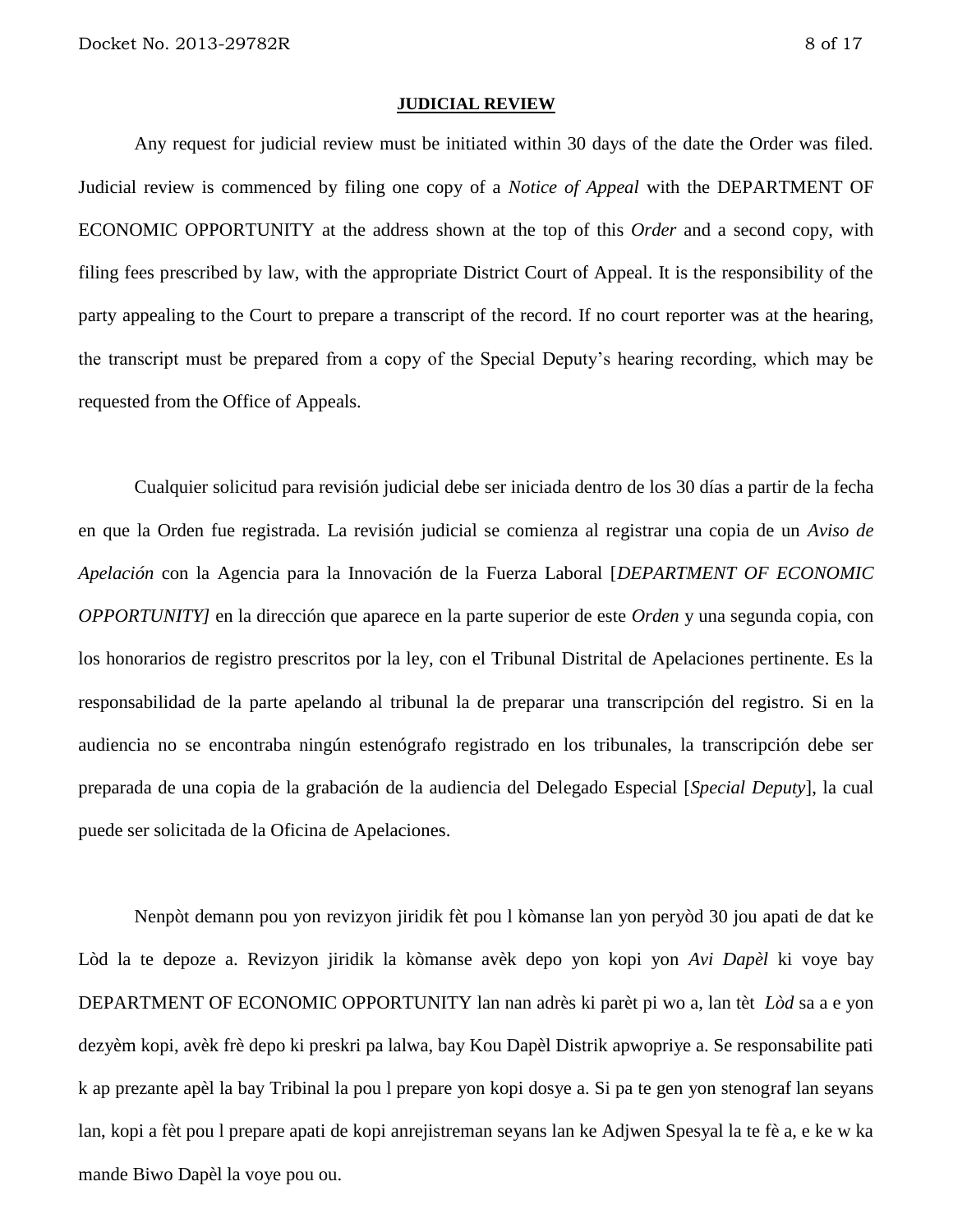DONE and ORDERED at Tallahassee, Florida, this \_\_\_\_\_\_\_ day of **October, 2013**.



Altemese Smith, Bureau Chief, Reemployment Assistance Program DEPARTMENT OF ECONOMIC OPPORTUNITY

FILED ON THIS DATE PURSUANT TO § 120.52, FLORIDA STATUTES, WITH THE DESIGNATED DEPARTMENT CLERK, RECEIPT OF WHICH IS HEREBY ACKNOWLEDGED.

ا سرور س \_\_\_\_\_\_\_\_\_\_\_\_\_\_\_\_\_\_\_\_\_\_\_\_\_\_\_\_ \_\_\_\_\_\_\_\_\_\_\_\_ DEPUTY CLERK DATE

### **CERTIFICATE OF SERVICE**

**I HEREBY CERTIFY that true and correct copies of the foregoing Final Order have been furnished to the persons listed below in the manner described, on the \_\_\_\_\_\_\_ day of October, 2013**.

Shoneser

SHANEDRA Y. BARNES, Special Deputy Clerk DEPARTMENT OF ECONOMIC **OPPORTUNITY** Reemployment Assistance Appeals 107 EAST MADISON STREET TALLAHASSEE FL 32399-4143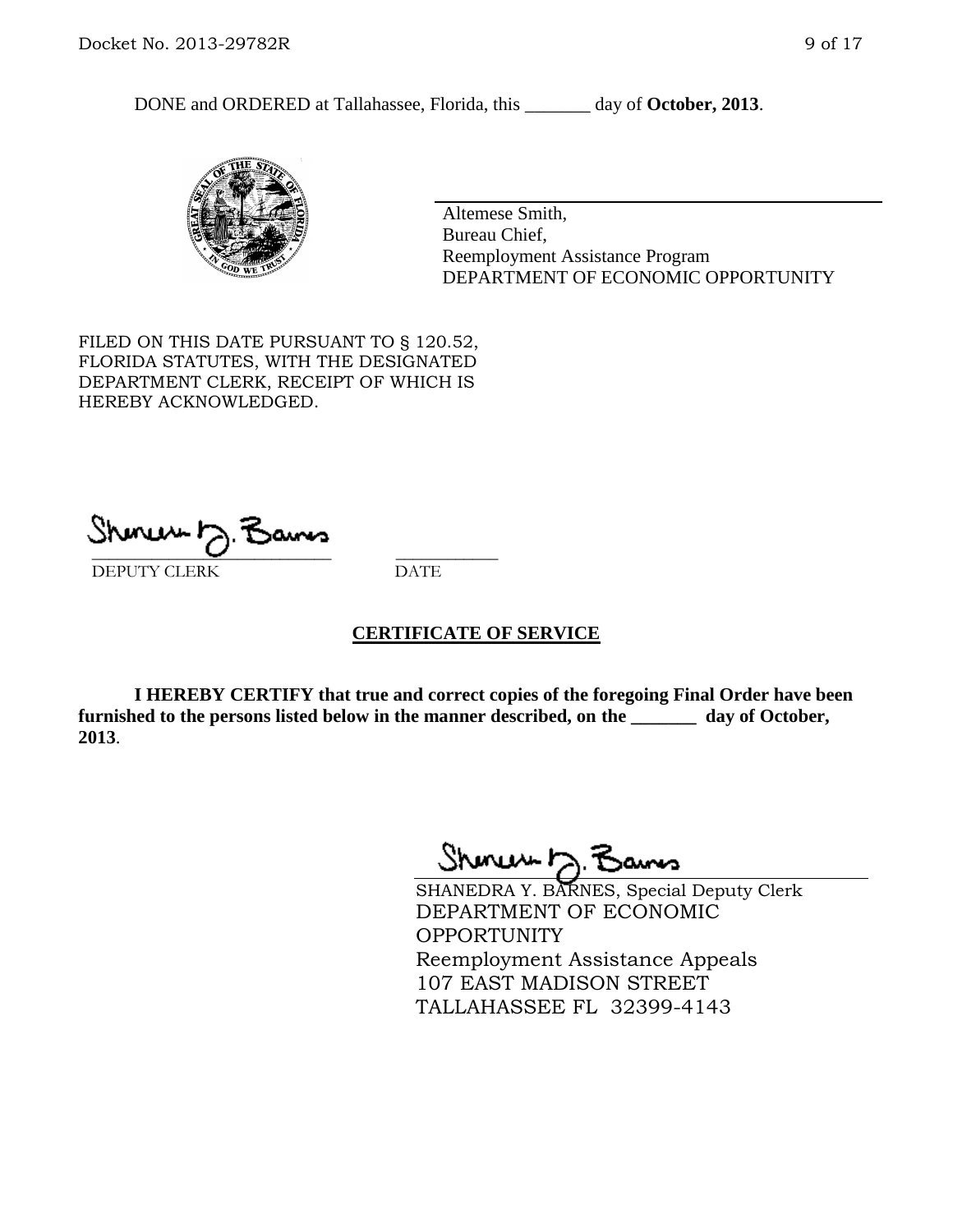By U.S. Mail:

 POINT BLANK ENTERPRISES INC ATTN SUE KERSLAKE 2102 SW 2ND ST POMPANO BEACH FL 33069-3116

DEPARTMENT OF REVENUE ATTN: JODY BURKE 4230-D LAFAYETTE ST. MARIANNA, FL 32446

DEPARTMENT OF REVENUE ATTN: DIANNE AYERS PO BOX 6417 TALLAHASSEE FL 32314-6417

THE LOORAM CONSULTING GROUP INC ATTN LLOYD J LOORAM CPA 4440 PGA BOULEVARD SUITE 308 PALM BEACH GARDENS FL 33410-6541

State of Florida DEPARTMENT OF ECONOMIC OPPORTUNITY c/o Department of Revenue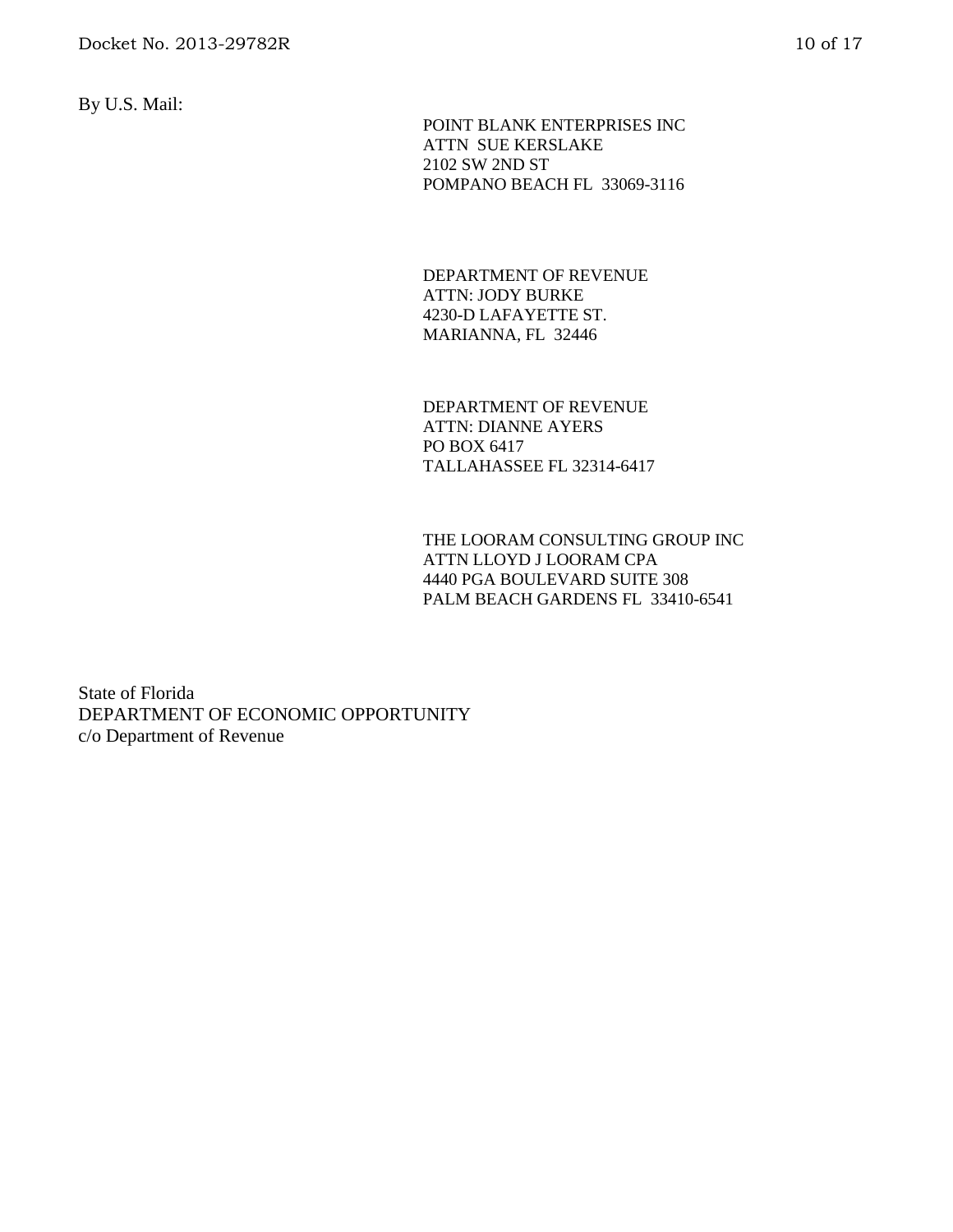# **DEPARTMENT OF ECONOMIC OPPORTUNITY Reemployment Assistance Appeals**

MSC 347 CALDWELL BUILDING 107 EAST MADISON STREET TALLAHASSEE FL 32399-4143

#### **PETITIONER:**

Employer Account No. - 3063970 POINT BLANK ENTERPRISES INC ATTN SUE KERSLAKE 2102 SW 2ND ST POMPANO BEACH FL 33069-3116

#### **PROTEST OF LIABILITY DOCKET NO. 2013-29782R**

#### **RESPONDENT:** State of Florida DEPARTMENT OF ECONOMIC **OPPORTUNITY**

c/o Department of Revenue

# **RECOMMENDED ORDER OF SPECIAL DEPUTY**

TO: Altemese Smith, Bureau Chief, Reemployment Assistance Program DEPARTMENT OF ECONOMIC OPPORTUNITY

This matter comes before the undersigned Special Deputy pursuant to the Petitioner's protest of the Respondent's determination dated January 30, 2013.

After due notice to the parties, a telephone hearing was held on July 18, 2013. The Petitioner, represented by a Certified Public Accountant, appeared and testified. The Petitioner's Chief Financial Officer and the Petitioner's Controller testified as witnesses. The Respondent, represented by a Department of Revenue Tax Auditor III, appeared and testified.

The record of the case, including the recording of the hearing and any exhibits submitted in evidence, is herewith transmitted. Proposed Findings of Fact and Conclusions of Law were received from the Petitioner.

### **Issue:**

Whether the Petitioner's tax rates were properly computed, pursuant to Section 443.131, Florida Statutes; Rules 73B-10.026; 10.031, Florida Administrative Code.

Whether the Petitioner filed a timely protest pursuant to Sections 443.131(3)(i); 443.141(2); 443.1312(2), Florida Statutes; Rule 73B-10.035, Florida Administrative Code.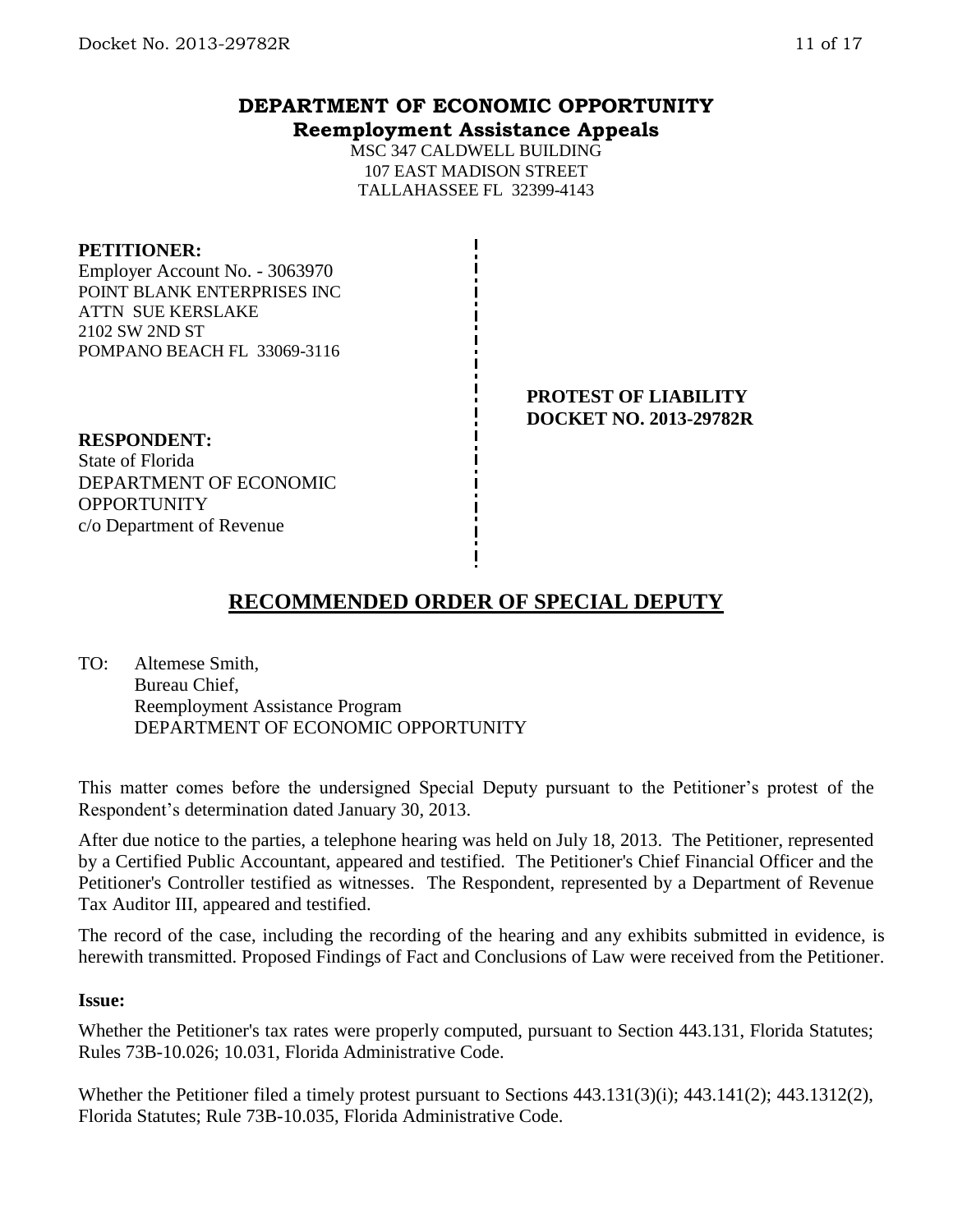Whether the Petitioner's liability for reemployment assistance contributions was properly determined pursuant to Sections 443.1215, 1216, 1217; 443.131, Florida Statutes.

## **Findings of Fact:**

- 1. Point Blank Body Armor Inc. was a corporation, incorporated in Delaware, which operated a business located in Florida to manufacture bullet and stab resistant apparel. James Henderson was the Chief Executive Officer of Point Blank Body Armor Inc.
- 2. On April 14, 2010, Point Blank Body Armor Inc. filed for voluntary bankruptcy protection under Chapter 11 of the Bankruptcy Code. The efforts to reorganize were not successful and on August 26, 2011, Point Blank Body Armor Inc. filed a sale motion with the bankruptcy court to sell substantially all of its assets. The sale was scheduled to be held on October 27, 2011.
- 3. The Petitioner, Point Blank Enterprises Inc., is a corporation which was formed in Delaware on October 20, 2011, for the purpose of purchasing the assets of Point Blank Body Armor Inc. At the time of formation the sole director of the Petitioner was B. Brian McGee.
- 4. The Petitioner purchased the assets of Point Blank Body Armor Inc. at public auction on October 27, 2011.
- 5. On October 31, 2011, the Petitioner appointed James Henderson as the president and Chief Operating Officer. At either the same time on October 31, 2011, or on November 1, 2011, the Petitioner acquired the entire workforce of Point Blank Body Armor Inc. and continued the operation of the business to manufacture bullet and stab resistant apparel.
- 6. On November 17, 2011, the Petitioner filed an *Application by Foreign Corporation for Authorization to Transact Business in Florida.*
- 7. Point Blank Body Armor Inc. filed its fourth quarter 2011 unemployment compensation tax report and paid tax at the assigned tax rate of .0540. Point Blank Body Armor Inc. notified the Department of Revenue that Point Blank Body Armor Inc. ceased operations on October 31, 2011.
- 8. The Petitioner filed its fourth quarter 2011 unemployment compensation tax report on February 3, 2012, without registering by completing and submitting an application. Upon receipt the Department of Revenue assigned an account number and, assuming that it was a new business, assigned a tax rate of .0270, the initial tax rate that is assigned to all new businesses.
- 9. On August 22, 2012, the Petitioner's Chief Financial Officer submitted a *Florida Business Tax Application.* On the Application the Chief Financial Officer stated that the reason for submitting the Application was "purchasing or acquiring an existing business" and that the date of acquisition was November 1, 2011. On the Application the Petitioner reported that the prior business was operating at the time of acquisition and that the Petitioner acquired the employees of the prior business.
- 10. The Petitioner provided both a physical address and a mailing address on the Application. The physical and mailing addresses were the same with the exception that the mailing address included "Attn: Sue Kerslake." Sue Kerslake is the Petitioner's Controller. Among other things the Application advises "Mailing address for unemployment tax- All Correspondence about your unemployment tax account, returns, statements, rate notices, and claims and benefits information, will be mailed to the mailing address you provided. If you wish to have these documents mailed elsewhere, provide other addresses below." The Petitioner did not request that tax rate notices and rate-related notices be sent to another address.
- 11. The Department of Revenue has a computer program that identifies employees, by social security numbers, who have been transferred from one employer account to another employer account. The computer program identified that the workforce of Point Blank Body Armor Inc. was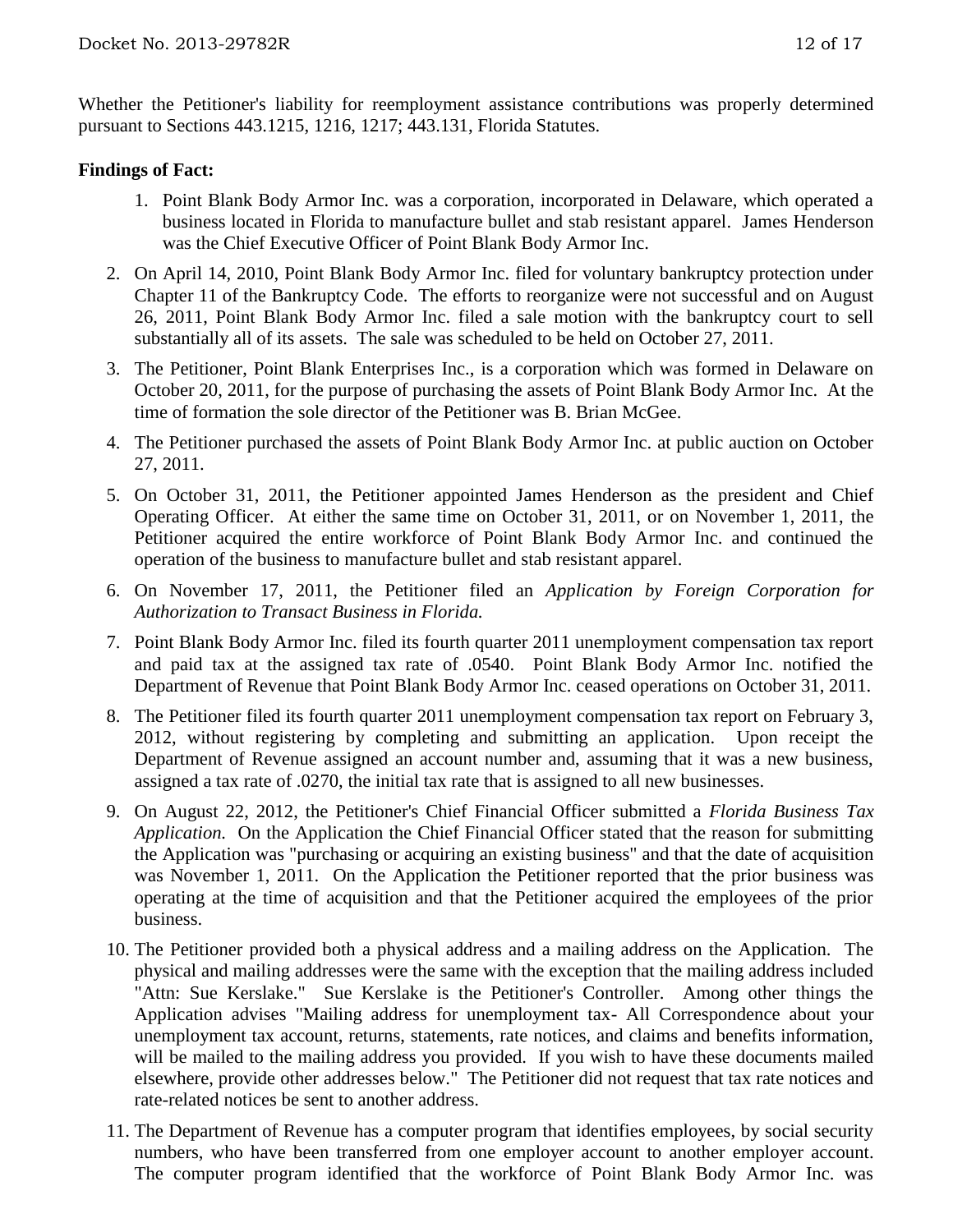transferred to the Petitioner on or about November 1, 2011. Further investigation revealed that James Henderson was the Chief Executive Officer of Point Blank Body Armor Inc. and that James Henderson was the Chief Operating Officer and president of the Petitioner at the time the transfer of workforce occurred.

- 12. By determination indicated to have been mailed on or before January 30, 2013, the Department of Revenue notified the Petitioner that since it appeared that Point Blank Enterprises Inc. acquired the workforce of Point Blank Body Armor Inc. on or about November 1, 2011, and since it appeared that at the time the transfer occurred there was common ownership, management, or control of the two companies, the unemployment experience of Point Blank Body Armor Inc. was transferred to the Petitioner effective November 1, 2011.
- 13. Among other things the determination advised the Petitioner "This is an official notice of your tax rate and will become conclusive and binding unless you file a **written** request for redetermination, including your grounds for review in accordance with Rule 73B-10.035 of the Florida Administrative Code within twenty (20) days from the date of this letter."
- 14. Although the determination states that it was mailed on or before January 30, 2013, the actual date of mailing was January 22, 2013. The determination was mailed to the correct mailing address except that the mailing address did not include "Attn: Sue Kerslake."
- 15. The Petitioner's mail handling procedure is that the postman delivers the mail to the front office. An employee then takes the mail to the Human Resource Manager. The Human Resource Manager examines the envelopes and if an item is marked to the attention of a specific employee, the item of mail is provided to that employee. If an item is not marked to an individual's attention the Human Resource Manager determines how the mail should be routed.
- 16. The determination was not routed to the Controller, Sue Kerslake.
- 17. On or before February 17, 2013, the Department of Revenue mailed a *Notice of Final Assessment*  to the Petitioner, notifying the Petitioner of the additional taxes that were due as a result of the tax rate transfer. The Petitioner received the *Notice of Final Assessment*. On or about February 22, 2013, the Petitioner's Chief Financial Officer contacted the Department of Revenue by telephone concerning the *Notice of Final Assessment*. At that time the Chief Financial Officer was notified of the January 30, 2013, determination. The Petitioner contacted a Certified Public Accountant and the Certified Public Accountant filed a written protest by mail postmarked March 6, 2013.
- 18. On April 12, 2013, the Department of Economic Opportunity mailed an *Order to Show Cause* to the Petitioner directing the Petitioner to file a written statement within fifteen calendar days to show cause why the Petitioner's protest should not be dismissed for lack of jurisdiction. The Petitioner filed a timely response on April 25, 2013.

## **Conclusions of Law:**

- 19. Section 443.141(2), Florida Statutes, provides:
	- (c) *Appeals.*--The Department of Economic Activity and the state agency providing unemployment tax collection services shall adopt rules prescribing the procedures for an employing unit determined to be an employer to file an appeal and be afforded an opportunity for a hearing on the determination. Pending a hearing, the employing unit must file reports and pay contributions in accordance with s. 443.131.
- 20. Rule 73B-10.035, Florida Administrative Code provides;
	- (1) Filing a Protest. Protests of determinations of liability, assessments, reimbursement requirements, and tax rates are filed by writing to the Department of Revenue in the time and manner prescribed on the determination document. Upon receipt of a written protest, the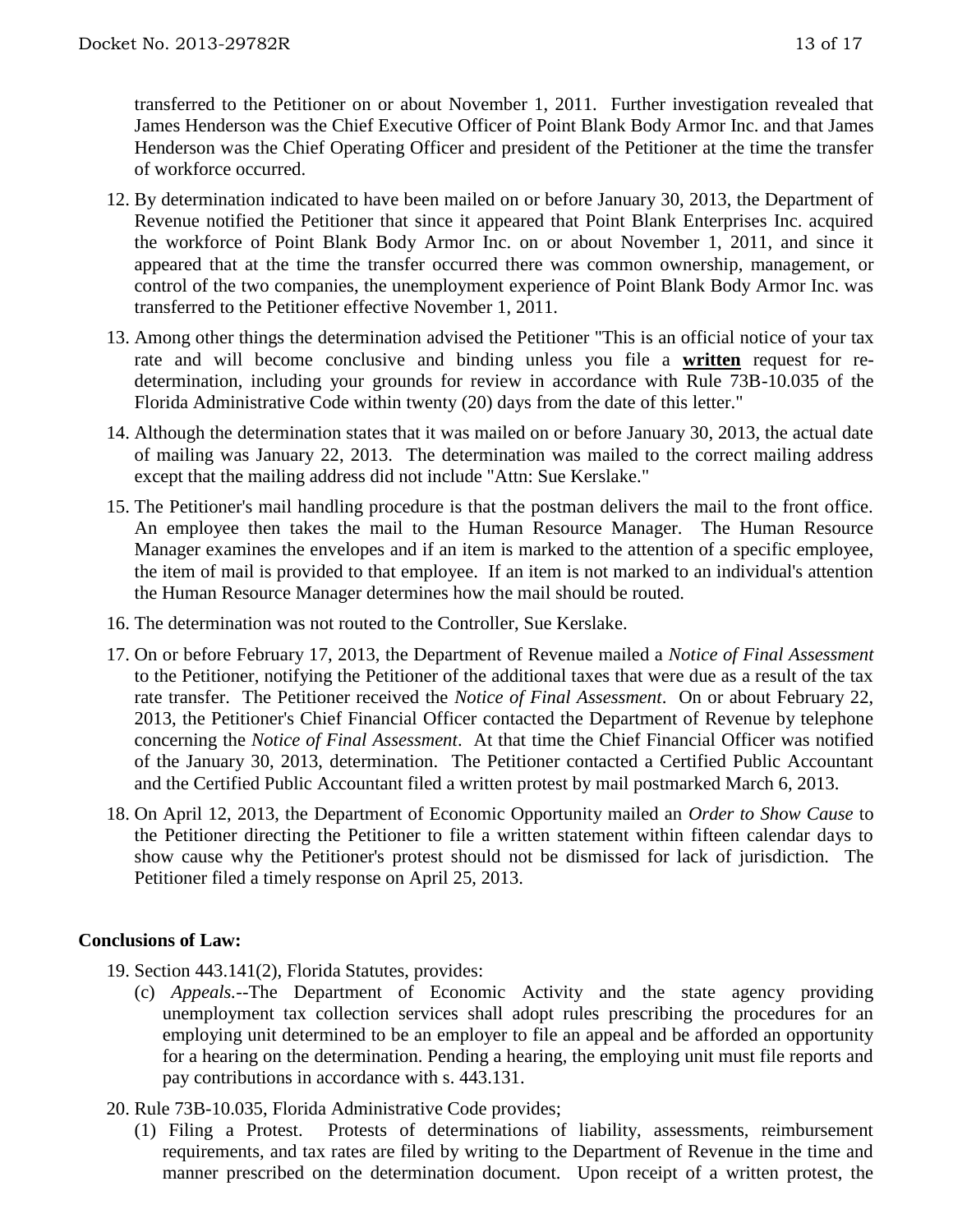Department of Revenue will issue a redetermination if appropriate. If a redetermination is not issued, the letter of protest, determination, and all relevant documentation will be forwarded to the Office of Appeals, Special Deputy Section, in the Department of Economic Opportunity for resolution.

- 21. Rule 73B-10.035, Florida Administrative Code, provides:
	- (5) Timely Protest.
		- (a)1. Determinations issued pursuant to Sections 443.1216, 443.131-.1312, F.S., will become final and binding unless application for review and protest is filed with the Department within 20 days from the mailing date of the determination. If not mailed, the determination will become final 20 days from the date the determination is delivered.
			- 2. Determinations issued pursuant to Section 443.141, F.S., will become final and binding unless application for review and protest is filed within 15 days from the mailing date of the determination. If not mailed, the determination will become final 15 days from the date the determination is delivered.
		- (b) If a protest appears to have been filed untimely, the Deppartment may issue an Order to Show Cause to the Petitioner, requesting written information as to why the protest should be considered timely. If the Petitioner does not, within 15 days after the mailing date of the Order to Show Cause, provide written evidence that the protest is timely, the protest will be dismissed.
- 22. Rule 73B-10.023(1), Florida Administrative Code, provides in pertinent part that it is the responsibility of each employing unit to maintain a current address of record with the Department.
- 23. Rule 73B-10.022(1), Florida Administrative Code, defines "Address of Record" for the purpose of administering Chapter 443, Florida Statutes, as the mailing address of a claimant, employing unit, or authorized representative, provided in writing to the Department, and to which the Department shall mail correspondence.
- 24. The Petitioner notified the Department of Revenue in writing on August 22, 2012, that the Petitioner's mailing address included "Attn: Sue Kerslake." The Petitioner did not direct the Department of Revenue to exclude "Attn: Sue Kerslake" from tax rate notices or rate-related correspondence.
- 25. The January 30, 2013, determination was not mailed to the Petitioner's correct address of record as required by Rule 73B-10.022(1), Florida Administrative Code. The determination was either not received by the Petitioner or not received by the appropriate person. Thus, the Petitioner's protest is accepted as timely filed.
- 26. Section 443.131(3), Florida Statutes, provides:
	- (g) *Transfer of unemployment experience upon transfer or acquisition of a business.*-- Notwithstanding any other provision of law, upon transfer or acquisition of a business, the following conditions apply to the assignment of rates and to transfers of unemployment experience:
		- 1.a. If an employer transfers its trade or business, or a portion thereof, to another employer and, at the time of the transfer, there is any common ownership, management, or control of the two employers, the unemployment experience attributable to the transferred trade or business shall be transferred to the employer to whom the business is so transferred. The rates of both employers shall be recalculated and made effective as of the beginning of the calendar quarter immediately following the date of the transfer of the trade or business unless the transfer occurred on the first day of a calendar quarter, in which case the rate shall be recalculated as of that date.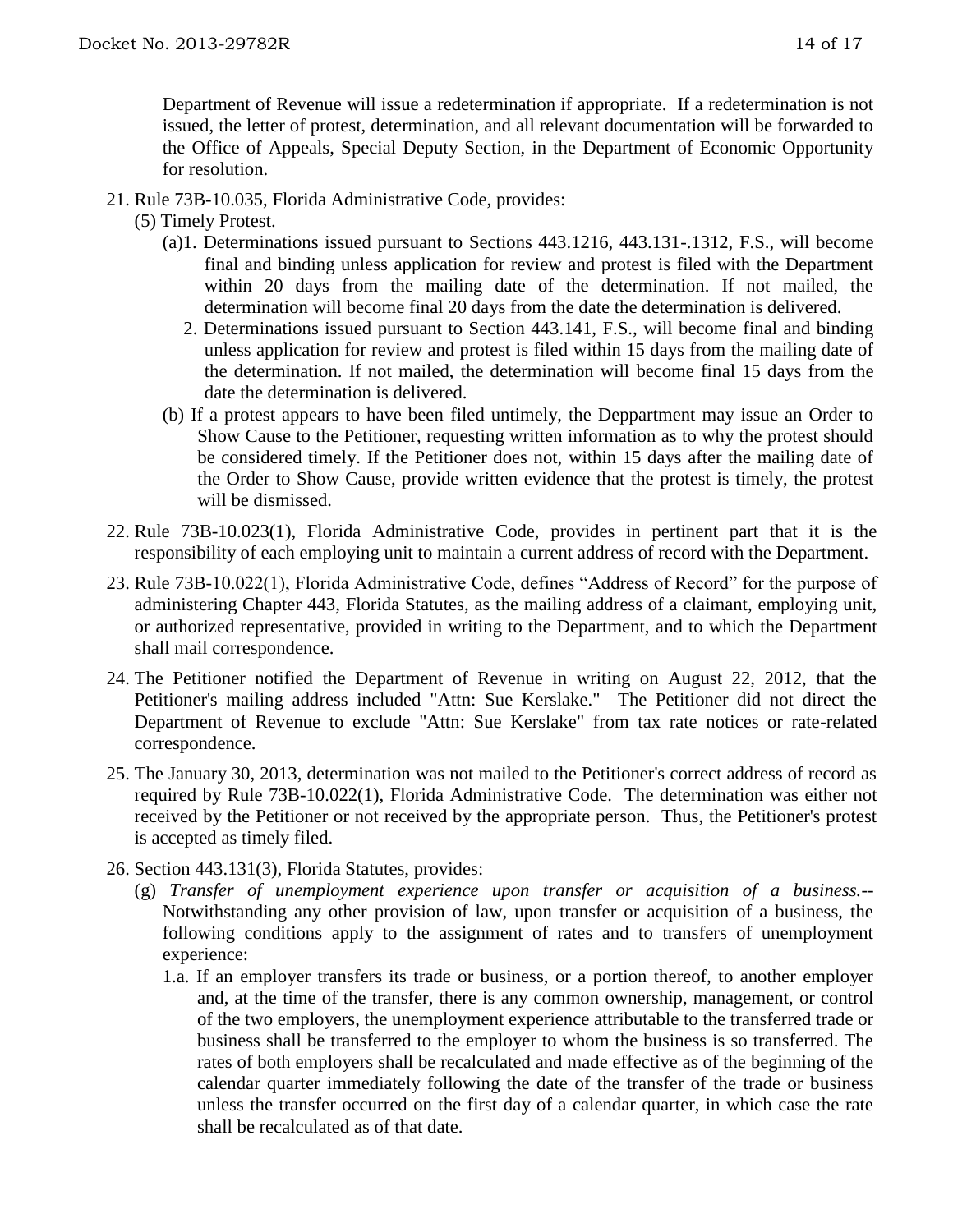- 27. Section 443.131(3)(g)7.b., Florida Statutes, provides that "trade or business" shall include the employer's workforce.
- 28. Rule 73B-10.031(3), Florida Administrative Code, provides in pertinent part that for the purpose of implementing Section 443.131(3)(g), F.S.:
	- (a) The term "ownership" means any proprietary interest in a business, including, but not limited to, shares of stock in a corporation, partnership interest in a partnership or membership interest in a Limited Liability Company (LLC).
	- (b) "Common ownership" exists when a person has ownership in two or more businesses.
	- (c) A person in "management" includes any officer or director of a corporation, owner of a sole proprietorship, partner in a partnership, manager of an LLC, or person with the ability to direct the activities of an employing unit, either individually or in concert with others.
	- (d) "Common management" exists when a person concurrently occupies management positions in two or more businesses.
	- (e) A person in "control" of a business includes any officer or director of a corporation, owner of a sole proprietorship, partner in a partnership, manager of an LLC, or other person with the ability, directly or indirectly, individually or in concert with others, to influence or direct management, activities or policies of the business through ownership of stock, voting rights, contract, or other means. Control exists when an employee leasing company dictates or specifies the businesses with which a client company must contract.
	- (f) "Common control" exists when a person or group of persons has control of two or more businesses.
	- (g) The phrase "transfer or acquisition" encompasses any and all types of transfers and acquisitions including, but not limited to, assignments, changes in legal identity or form, consolidations, conveyances, mergers, name changes, purchase and sale agreements, reorganizations, stock transfers and successions.
	- (h) The phrase "trade or business or a portion thereof" includes but is not limited to assets, customers, management, organization and workforce.
	- (i) For the purpose of determining issues relating to the transfer of employment records upon transfer or acquisition of a business, the term "person" has the meaning set forth in Section 7701(a)(1) of the Internal Revenue Code.
- 29. The Petitioner acquired the assests of Point Blank Body Armor Inc. in a public sale on October 27, 2011, through a bankruptcy proceding. The evidence reveals that Point Blank Body Armor Inc. continued to operate the business until the Petitioner took over the operation of the business on November 1, 2011. As set forth in Rule 73B-10.031(3)g, Florida Adminsitrative Code, the phrase "transfer or acquisition" encompasses any and all types of transfers and acquisitions including, but not limited to, assignments, changes in legal identity or form, consolidations, conveyances, mergers, name changes, purchase and sale agreements, reorganizations, stock transfers and successions.
- 30. At the time of the transfer of the physical assets and at the time of the transfer of the workforce James Henderson was Chief Operating Officer of Point Blank Body Armor Inc. On October 27, 2011, when the Petitioner purchased the physical assets of Point Blank Body Armor Inc., James Henderson was not a corporate officer of the Petitioner. James Henderson was appointed as the president of the Petitioner on October 31, 2011, and was acquired by the Petitioner as the Chief Executive Officer on October 31, 2011. James Henderson was either acquired by the Petitioner at the same time as the entire workforce was acquired or he was acquired a day before the acquisition of the entire workforce. In either case James Henderson was, as Chief Executive Officer, an individual with the ability to direct the activities of the Petitioner, either individually or in concert with others, at the time of the transfer of the workforce.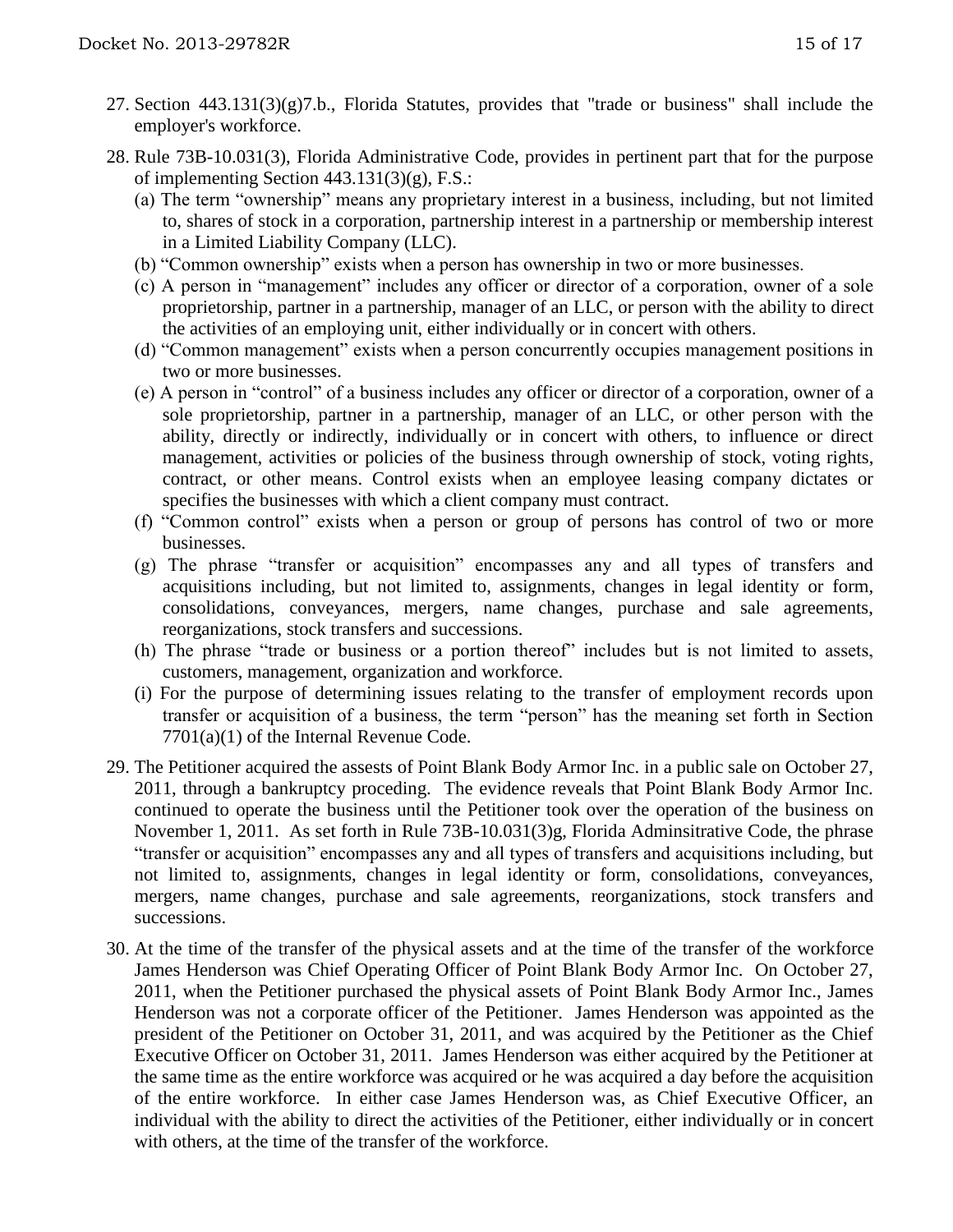- 31. Rule 73B-10.035(7), Florida Administrative Code, provides that the burden of proof will be on the protesting party to establish by a preponderence of the evidence that the determination was in error.
- 32. The evidence presented by the Petitioner does not show that the determination of the Department of Revenue is in error.
- 33. It is concluded that the Petitioner acquired the trade or business of Point Blank Body Armor Inc. At the time of the transfer of the workforce James Henderson was Chief Executive Officer of both companies. Thus, the law mandates that the employment experience of Point Blank Body Armor Inc. be transferred to the Petitioner.

**Recommendation:** It is recommended that the determination dated January 30, 2013, be AFFIRMED. Respectfully submitted on August 6, 2013.



R. O. SMITH, Special Deputy Office of Appeals

A party aggrieved by the *Recommended Order* may file written exceptions to the Director at the address shown above within fifteen days of the mailing date of the *Recommended Order*. Any opposing party may file counter exceptions within ten days of the mailing of the original exceptions. A brief in opposition to counter exceptions may be filed within ten days of the mailing of the counter exceptions. Any party initiating such correspondence must send a copy of the correspondence to each party of record and indicate that copies were sent.

Una parte que se vea perjudicada por la *Orden Recomendada* puede registrar excepciones por escrito al Director Designado en la dirección que aparece arriba dentro de quince días a partir de la fecha del envío por correo de la *Orden Recomendada*. Cualquier contraparte puede registrar contra-excepciones dentro de los diez días a partir de la fecha de envió por correo de las excepciones originales. Un sumario en oposición a contra-excepciones puede ser registrado dentro de los diez días a partir de la fecha de envío por correo de las contra-excepciones. Cualquier parte que dé inicio a tal correspondencia debe enviarle una copia de tal correspondencia a cada parte contenida en el registro y señalar que copias fueron remitidas.

Yon pati ke *Lòd Rekòmande* a afekte ka prezante de eksklizyon alekri bay Direktè Adjwen an lan adrès ki parèt anlè a lan yon peryòd kenz jou apati de dat ke *Lòd Rekòmande* a te poste a. Nenpòt pati ki fè opozisyon ka prezante objeksyon a eksklizyon yo lan yon peryòd dis jou apati de lè ke objeksyon a eksklizyon orijinal yo te poste. Yon dosye ki prezante ann opozisyon a objeksyon a eksklizyon yo, ka prezante lan yon peryòd dis jou apati de dat ke objeksyon a eksklizyon yo te poste. Nenpòt pati ki angaje yon korespondans konsa dwe voye yon kopi kourye a bay chak pati ki enplike lan dosye a e endike ke yo te voye kopi yo.

Shoner D. Bans

**SHANEDRA Y. BARNES, Special Deputy Clerk** Date Malled:<br>**August 6, 2013** 

**Date Mailed:**